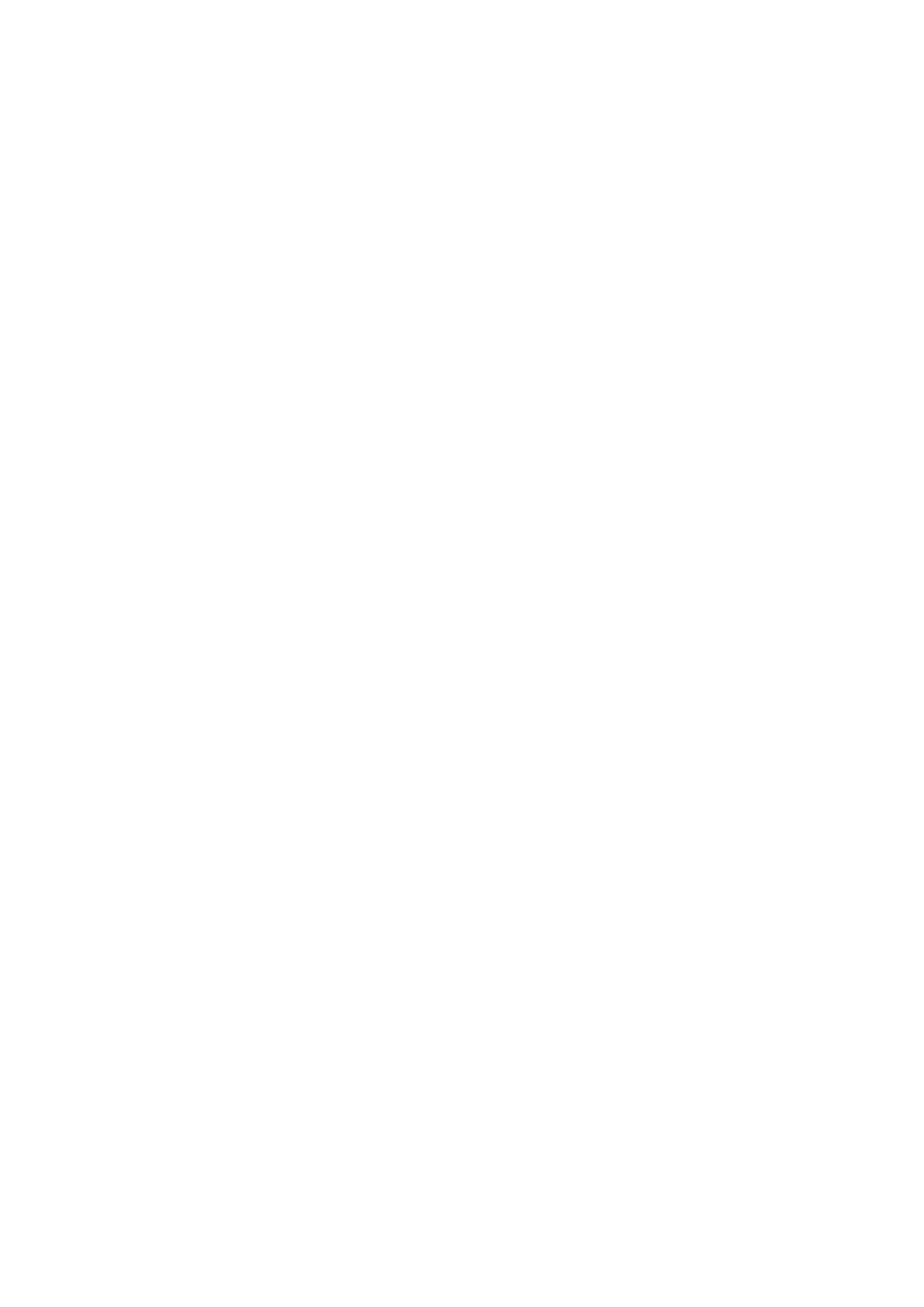## **About the Authors**

#### **About NYCI**

The National Youth Council of Ireland (NYCI) is the representative body for national voluntary youth work organisations in Ireland. It represents and supports the interests of around 50 voluntary youth organisations and uses its collective experience to act on issues that impact on young people.

National Youth Council of Ireland 3 Montague Street, Dublin 2 Tel: (+353) 0 1 4784122 [www.intercultural.ie](http://www.intercultural.ie/) [www.youth.ie](http://www.youth.ie/)

#### **About Youthnet**

Youthnet is an independent agency which represents the interests and aspirations of the voluntary youth sector in Northern Ireland. The voluntary youth sector in Northern Ireland delivers youth work in a variety of settings including local communities, churches, rural and urban interfaces and developmental work in schools.

Youthnet 5<sup>th</sup> Floor, 14 College Square North Belfast BT1 6AS Tel: 028 9033 1880 [www.youthnetni.org](http://www.youthnetni.org/)

#### **Publishing details**

**ISBN Number:** 978-0-9560406-6-4

**Edited by** 

Ben Ewan and Niamh O'Carolan (Youthnet) Anne Walsh (National Youth Council of Ireland)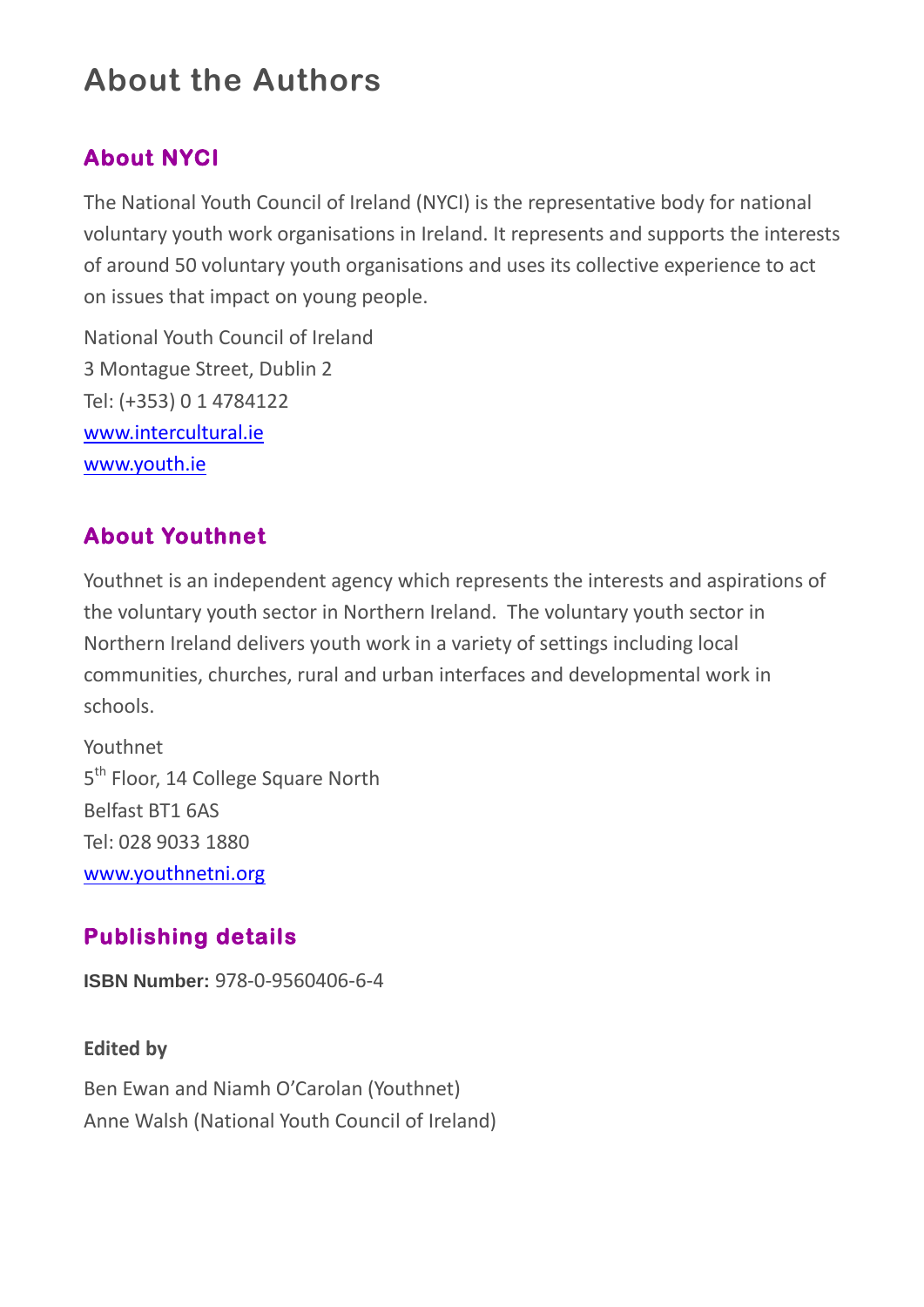## **Acknowledgements**

This resource would not have been possible without significant input from across the youth sector and beyond. NYCI and Youthnet would like to thank the following contributors to this Toolkit:

| <b>Content</b>                           |                                             |
|------------------------------------------|---------------------------------------------|
| Amanda Stephens (Youthnet)               | Liz Loftus (Involve)                        |
| Anne Walsh (NYCI)                        | Mairead Ní Laoi (YWI - Galway)              |
| Ben Ewan (Youthnet)                      | Maria Lally (Foróige - Blanchardstown)      |
| Clare Conlon (YouthAction NI)            | Marie Fitzpatrick (Pavee Point)             |
| <b>Collette Slevin (Mencap)</b>          | Matthew Seebach (Youth Work Ireland)        |
| Daragh Kennedy (Irish Wheelchair Ass.)   | Michael Barron (BeLonGTo)                   |
| Edel Kelly (Youth Work Ireland - Galway) | Michael McKenna (YouthAction NI)            |
| Elaine Kelly (Opening Your Mind)         | Niamh Connolly (NCBI)                       |
| Eliz McArdle (YouthAction NI)            | Niamh O Carolan (Youthnet)                  |
| Fiona Kelty (NCBI)                       | Nigel Connor (Irish Deaf Youth Association) |
| <b>Geraldine Brereton (One Family)</b>   | Rachel Long (NIACRO)                        |
| Helen McVitty-O'Hara (Mencap)            | Siobhan Brennan (NYHP -NYCI)                |
| Kevin O Hagan (NYHP - NYCI)              | Suzanne Lindsay (Foróige)                   |
| Laura Leeson (Irish Wheelchair Ass.)     | Tracy Friel (Youth Work Ireland)            |
|                                          |                                             |
| <b>Reviewing and piloting</b>            |                                             |
| <b>Irish Wheelchair Association</b>      | <b>Eco Unesco</b>                           |
| Gurranabraher Youth Service (YWI - Cork) | National Youth Council Ireland (NYCI)       |
| <b>Scouting Ireland</b>                  | Youth Work Ireland (HQ)                     |
| SPARK project, Galway (YWI)              | <b>Irish Girl Guides</b>                    |
| The Gaf Youth Café, Galway               | Tyrellstown Youth Initiative (Foróige)      |
| <b>National Disability Authority</b>     | The Base, Ballyfermot Youth Centre          |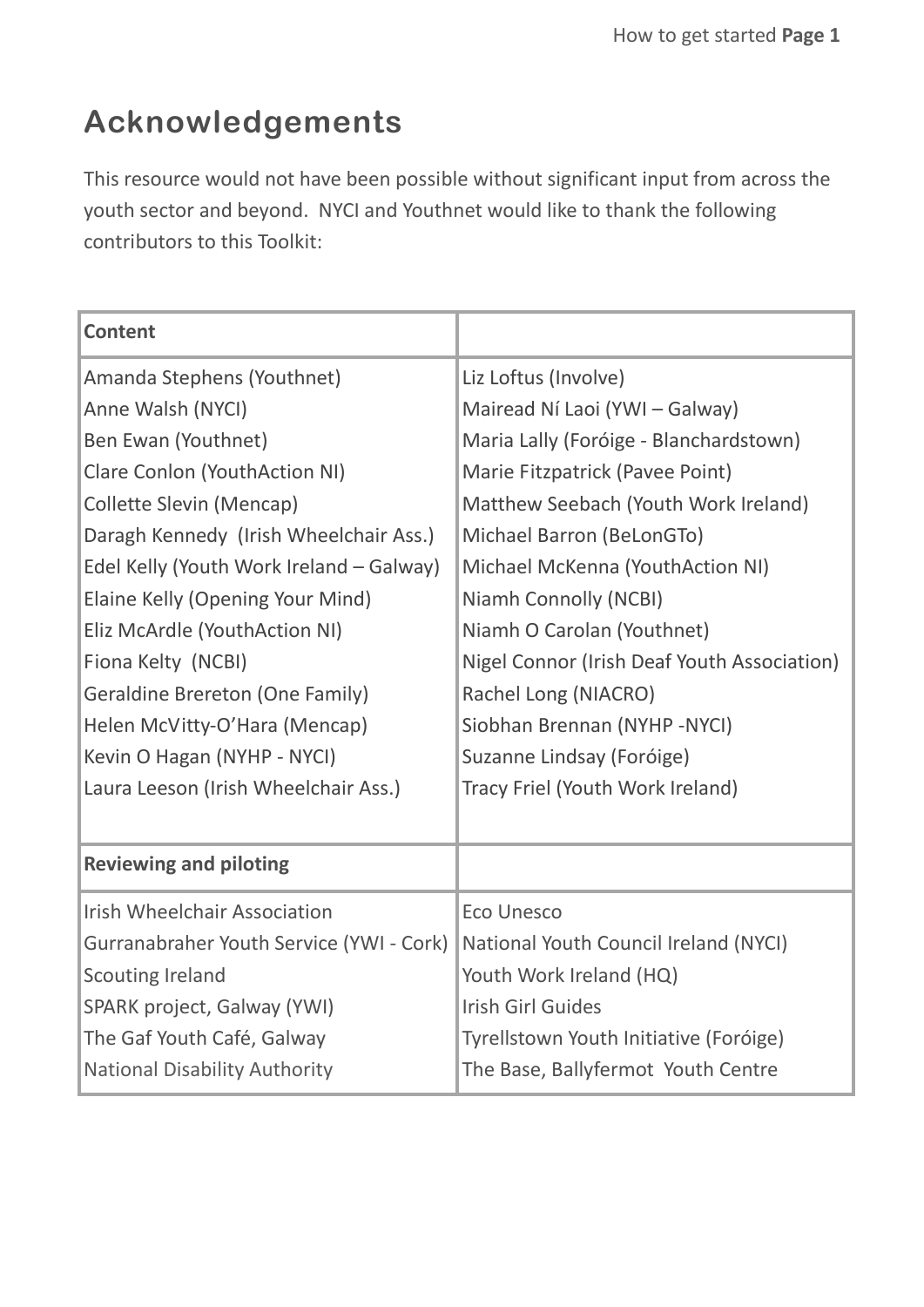| Layout, proofing and editing |                               |
|------------------------------|-------------------------------|
| Anne Walsh (editing)         | Niamh Kenny (original layout) |
| Ben Ewan (editing)           | Rachel Mahon (proof reader)   |
| Niamh O'Carolan (editing)    | Susan Leen (Illustrations)    |
|                              | www.susanleen.carbonmade.com  |

This publication is also indebted to pioneering work from **Youth Action & Policy Association (NSW) Inc (YAPA)**, Australia whose Toolkit, **Opening Doors,** was inspirational in the development of this Toolkit. Some parts of this document have excerpts directly from the Opening Doors publication.

NYCI gratefully acknowledges funding support from the **Office for Minister of Children and Youth Affairs** and the **National Development Plan 2008 – 2012** 







Youthnet acknowledges funding support to adapt this resource, from the **European Union's European Regional Development Fund** through the **EU Programme for Peace and Reconciliation (PEACE III)** managed by the **Special EU Programmes Body** 





Re-published by NYCI and Youthnet 2012



© National Youth Council of Ireland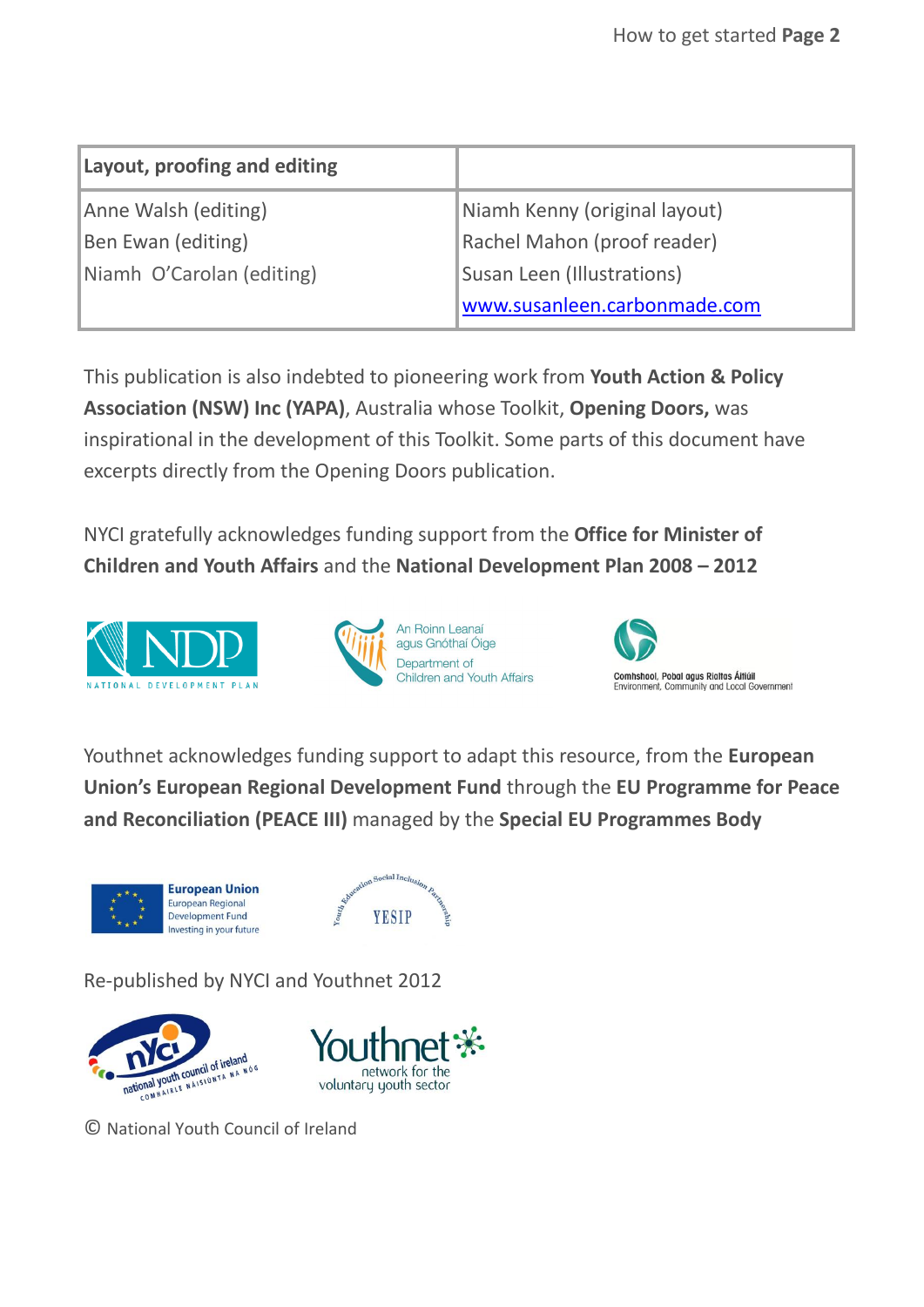#### **About 'Access All Areas'**

"Equality is not about treating people the same, because different groups of people have different needs, different groups experience discrimination in different areas of life in different ways. Treating everyone the same can have the effect of being an indirect for of discrimination when it is clear that some groups have much greater needs than others.

Equality is about securing equality of opportunity, equality of participation and equality of outcome."

NCCRI, March 2003

Access All Areas was developed by a large group of youth work practitioners across the island of Ireland to be used in both the Republic of Ireland and Northern Ireland. These experts wrote and edited 11 individual chapters, 10 of which focus on a particular group of young people who frequently experience exclusion in their lives. The experts opted to gather their expertise in one publication because of their recognition that young people have multiple identities and should not be seen under one identity alone. The National Youth Council of Ireland and Youthnet Northern Ireland coordinated this publication.

Access All Areas Toolkit has been designed to be used by trained youth workers, by volunteer youth leaders, by directors and managers of youth services and others working with children and young people. It invites you to look at what support you need - at both leader and organisational level - to make sure that all young people in your community feel they belong and are actively participating in society.

Since Access All Areas was first developed in 2009 it has been used extensively and updated to respond to newly identified needs of those working with diverse young people. This new edition comes in 3 formats to allow for ease of use – a companion guide, a CD Rom with the full Toolkit, and a downloadable version (divided into individual specialised chapters). We have developed two new chapters since 2009.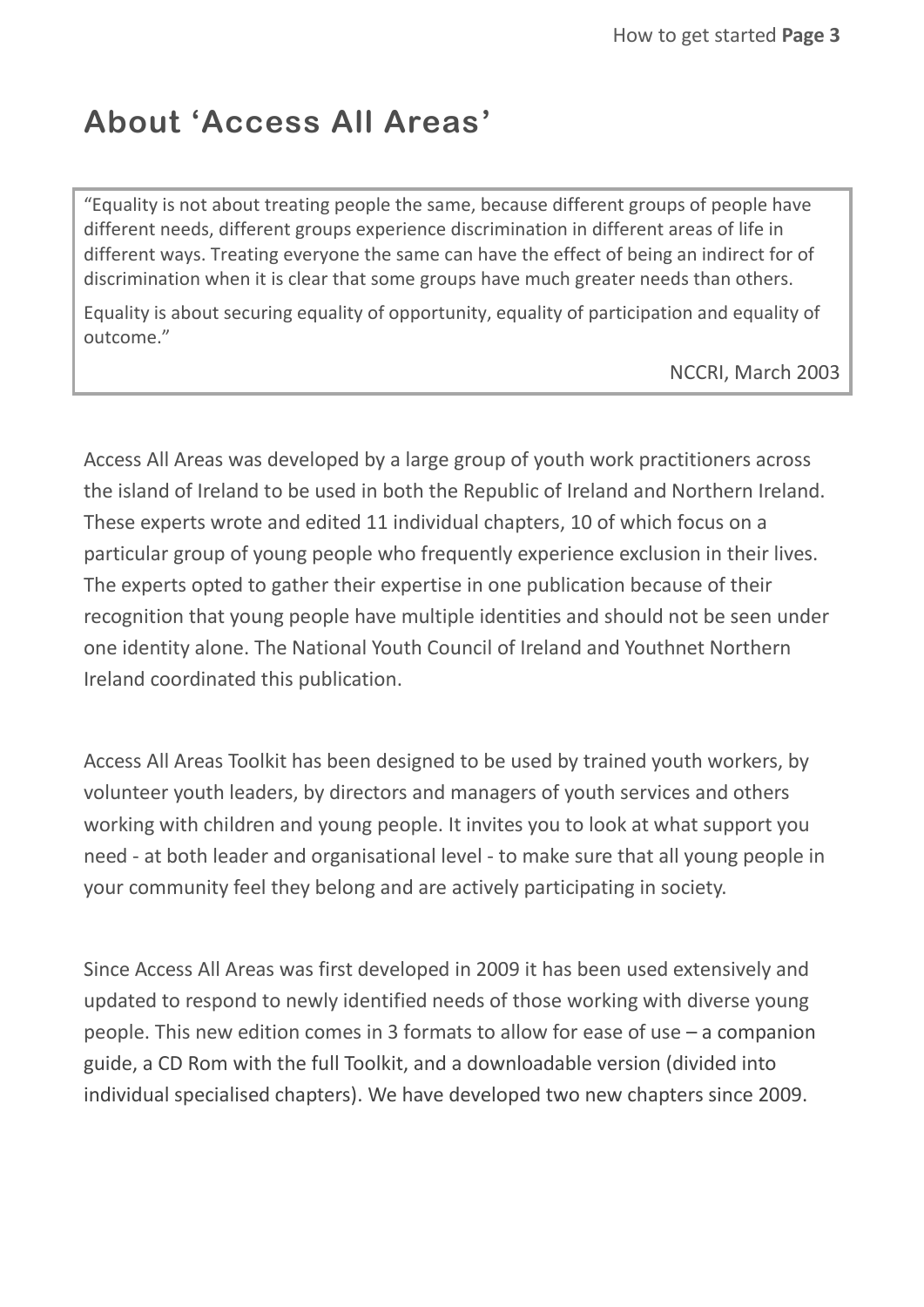#### **The reasons we developed Access All Areas**

Whilst much has been done in recent years to tackle inequality and to work for the inclusion of people from all backgrounds at all levels of society, discrimination is still a reality for many people.

Many young people face challenges in accessing services, achieving in education, living healthy lives, having a sense of well-being and making a full contribution to society. These challenges are often compounded by additional factors in a young person's life. This may be that they are from a minority ethnic background, are a young Traveller, identify as lesbian, gay, bisexual or transgender or have a disability. They may have been involved with the juvenile justice system, find themselves outside of education, training or employment, be a young parent or in the care system. It may be that young people are dealing with mental health issues in their life or they are the primary carer for a family member. Young people may find themselves restricted by gender stereotypes or vulnerable to discrimination based on their gender. Sometimes referred to as 'hard to reach', 'diverse' or 'seldom heard' the needs of these young people are explained in Access All Areas alongside valuable advice on how to fully include these young people in your organisation, whether you are involved in a small community-based youth group, a specialised youth group, or a youth project.

"When we aren't proactively being inclusive we are, in effect, perpetuating exclusion and inequality in our society."

Youth work is ideally placed to challenge inherent inequalities and to engage with young people from a range of backgrounds and to raise awareness of the diversity in society.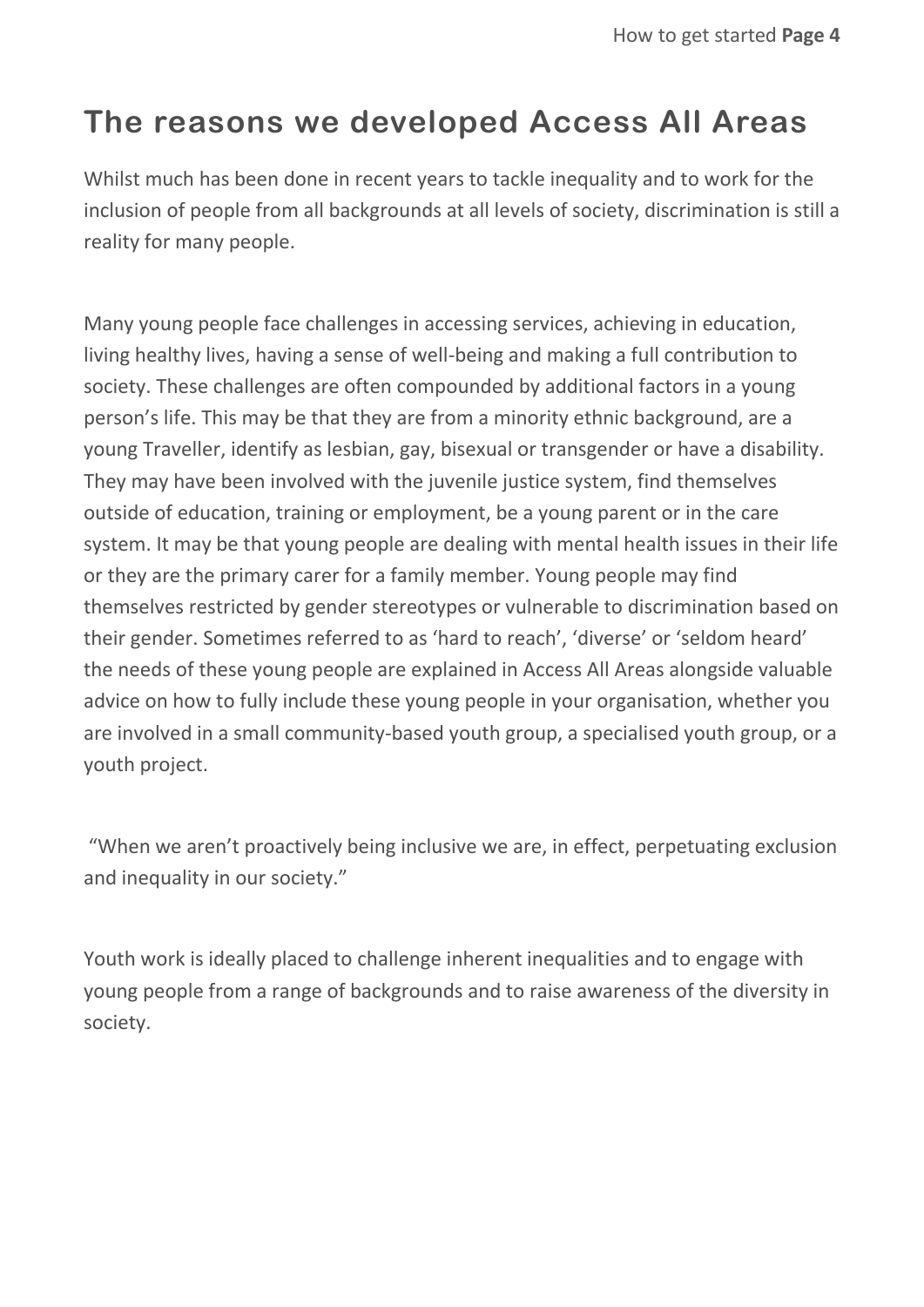## **How can 'Access All Areas' help you?**

- 1. It can help you to **quickly assess** how well you are currently doing by proofing your work with specialised checklists
- 2. It can help you to **plan** by providing information about needs, demographics resources and useful contacts
- 3. It can help you to **provide better service** to all groups by giving practical advice
- 4. It can help you **develop policies** by providing guidelines

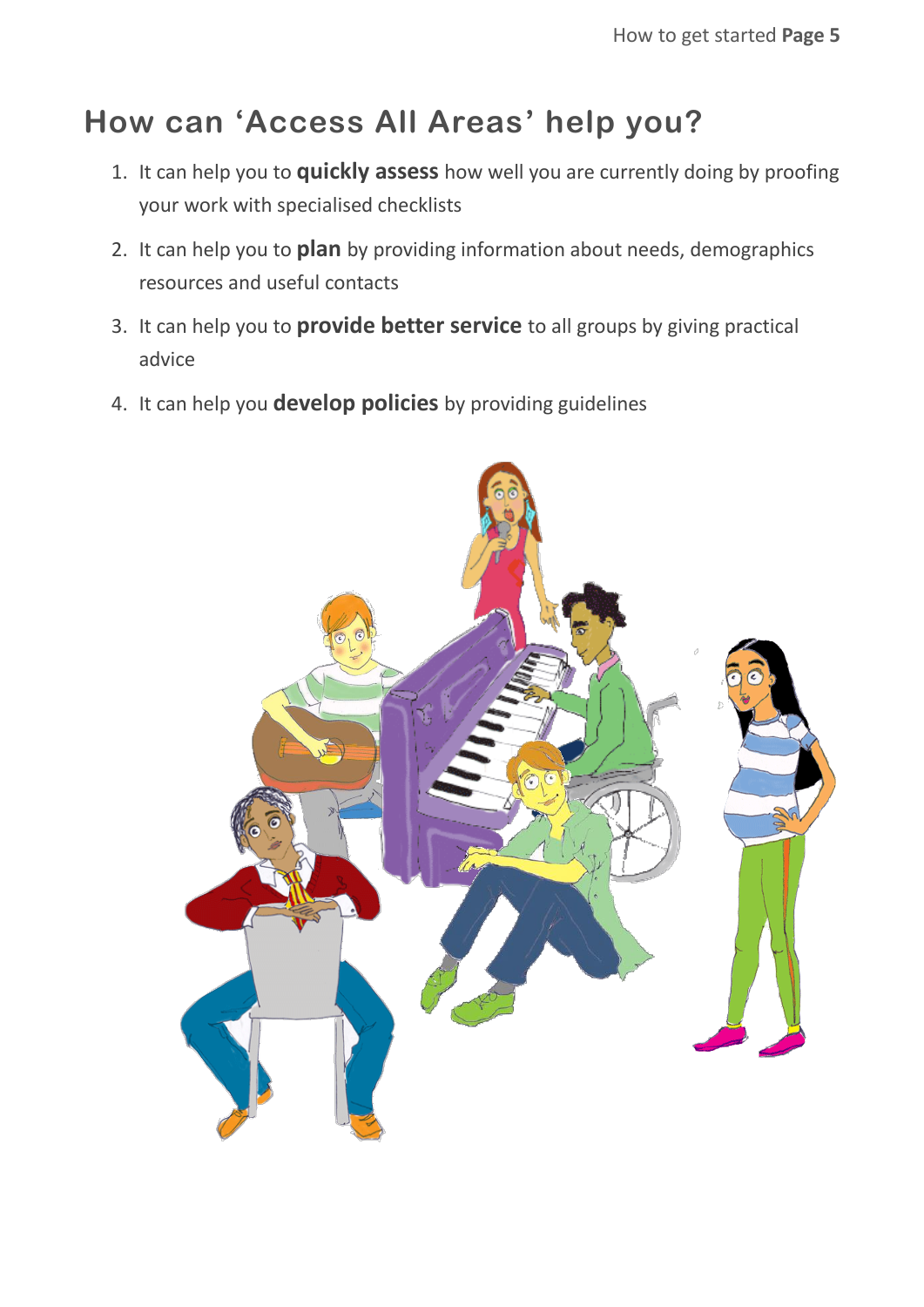### **What's in 'Access All Areas'?**

Access All Areas Toolkit is arranged with the following chapters, each of which can be downloaded separately from [www.youth.ie/diversity](http://www.youth.ie/diversity) or

#### [www.youthnetni.org.uk](http://www.youthnetni.org.uk/)

| <b>Chapter 1</b>  | Promoting inclusive youth work practice - organisational<br>support                                          |
|-------------------|--------------------------------------------------------------------------------------------------------------|
| <b>Chapter 2</b>  | Working with young people from a minority ethnic<br>background                                               |
| <b>Chapter 3</b>  | Working with young LGBT people                                                                               |
| <b>Chapter 4</b>  | Working with young Travellers                                                                                |
| <b>Chapter 5</b>  | Working with young people with a physical disability, who<br>have sight loss or who are Deaf                 |
| <b>Chapter 6</b>  | Working with young people with a learning disability                                                         |
| <b>Chapter 7</b>  | Working with young people with mental health issues                                                          |
| <b>Chapter 8</b>  | Working with young people involved in juvenile justice                                                       |
| <b>Chapter 9</b>  | Working with young parents                                                                                   |
|                   | <b>Chapter 10A (ROI) Working with young people who have left school early</b>                                |
|                   | <b>Chapter 10B (NI)</b> Working with young people who are out of education,<br>employment or training (NEET) |
| <b>Chapter 11</b> | Working with young men and young women to challenge<br>gender stereotypes                                    |

\* Please note that each of the chapters is page numbered separately to allow each chapter to stand alone. Youth workers are invited to dip in and out of Toolkit, engaging with different chapters when it best suits their needs.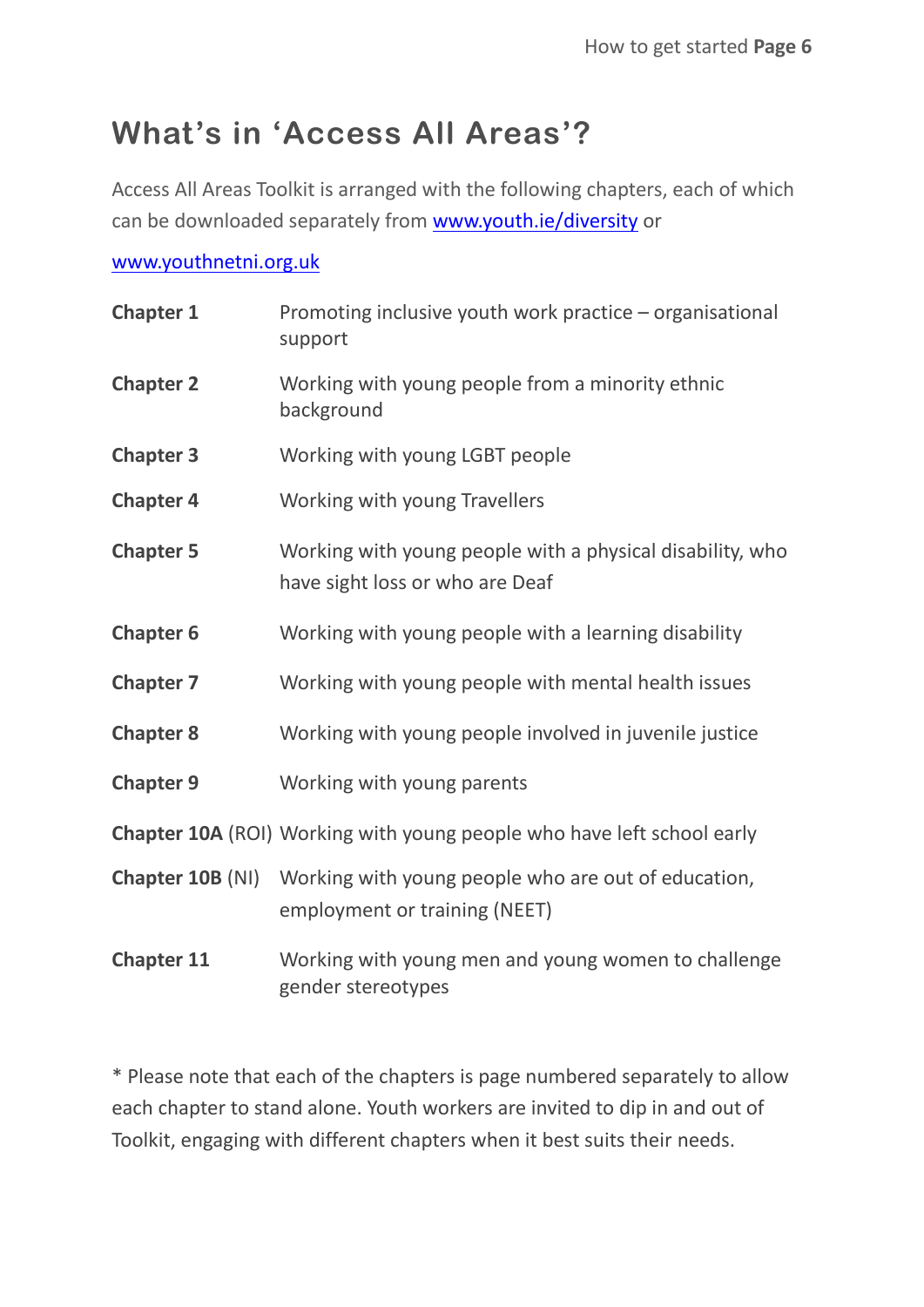## **How is 'Access All Areas' structured?**

**Chapter 1** 'Promoting inclusive youth work practice – organisational support' includes the various tools you will need at organisational level:

- A definition and deeper understanding of equality and inclusion
- An overview of youth work policy in relation to equality and inclusion
- An overview of legislation that aims to ensure equality and inclusion in youth work
- A master checklist to be used by youth leaders and managers
- A master checklist that young people can use to assess the youth activities they attend
- A discussion on collecting and using data (ethnic identifiers). A sample registration form is included.
- Using Access All Areas to carry out a regional audit

**Chapters 2-11** all focus on a 'hard to reach' group of young people and are structured in the following way:

- **•** Demographics Facts and figures about the particular group of young people
- **Terminolog**y Definitions of useful terms
- **Needs and Issues**

Key needs and issues that have been identified by practitioners from current research and practice

 **How to develop inclusive practice** Practical guidelines and advice on being more inclusive of young people from the identified group

**Checklist**

A specialised checklist to self-assess your group or organisation and identify actions you can take

#### **Contacts and resources**

Useful contacts and resources to further your understanding and build key relationships with relevant organisations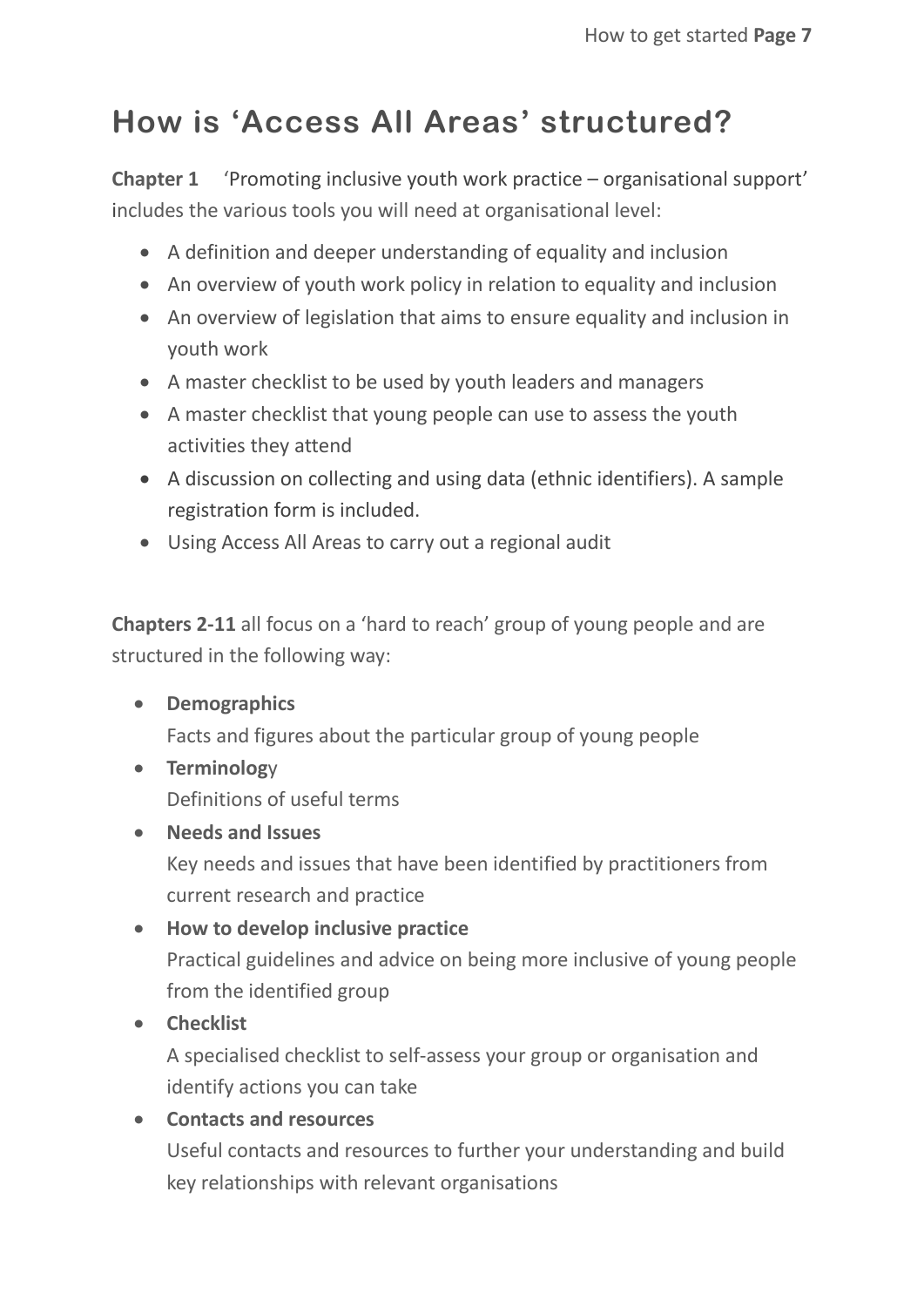#### **Where do I start?**

We recommend that you start with the Master Checklist **(Chapter 1, Page 22)**  to assess where you are as an organisation or group. This will help you identify areas you can work on. If you want to take a more detailed examination of your service in light of a particular priority group (e.g. disability) then you can look at that chapter for information and support. Each chapter contains a more detailed checklist which can help you identify the additional actions to put in place to engage with that target group of young people.

After completing the master checklist or a specialist checklist from the end of a particular chapter - fill in an action plan with your team so that your work is given direction and a timeline to keep you on track. The information contained in each chapter will support you in carrying out your action plan.

It is useful to revisit the Toolkit on a regular basis to see what areas you can progress in next.

Don't get burdened down by the amount of information available – see Access All Areas as a reference and support document to facilitate you in reflective practice.

We also want to highlight that, although this toolkit is structured into chapters that relate to particular groups and identities, children and young people are not limited to labels but have multiple identities. This resource is not designed to box people into groupings, it advocates for a holistic approach in meeting the individual needs of young people. We hope that it demonstrates the value of developing a **'universal design approach'** - a way of planning and delivering programmes that ensures, as far as possible, that it caters for as many people as possible, irrespective of their individual circumstances.

We wish you all the best using Access All Areas, we welcome your input and any changes you would like to see. We also offer training on using the Toolkit. If